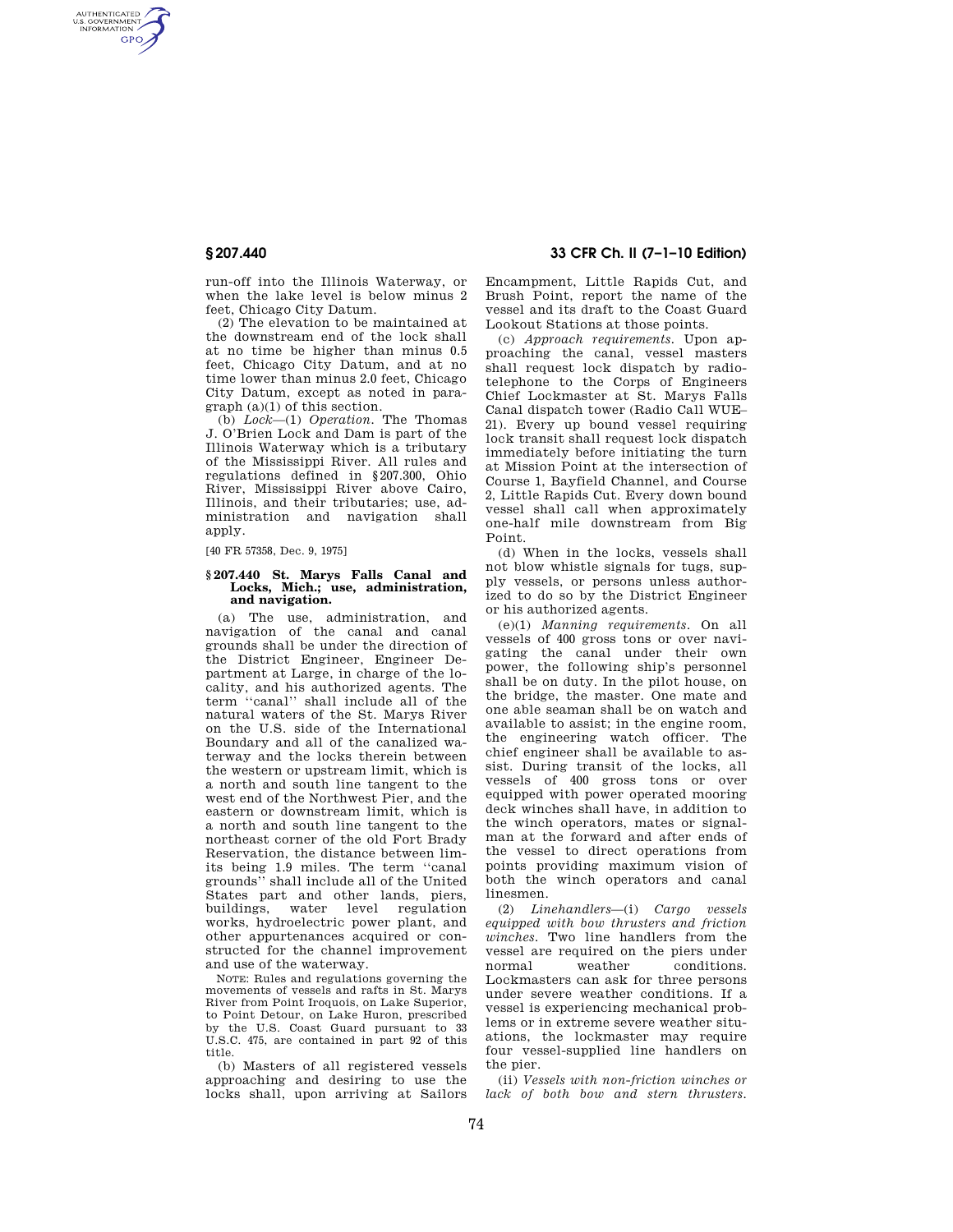# **Corps of Engineers, Dept. of the Army, DoD § 207.440**

Four vessel-supplied line handlers are required on the pier at all times.

(f) *Vessel restrictions*—(1) *Speed limits.*  Within the limits of the canal, vessels approaching the locks shall not navigate at a speed greater than 21⁄2 miles per hour, and vessels leaving the locks shall not navigate at a speed greater than 6 miles per hour. Tugs assisting vessels in passing through the locks may be authorized by the District Engineer or his authorized agents to navigate at a higher speed when considered necessary to expedite canal operations.

(2) *Use of bow/stern thrusters.* Bow and/ or stern thruster use shall be kept to a minimum while transiting the Soo Locks. Thrusters shall not be used while the thrusters are opposite lock gates. They may be used sparingly for short durations within the lock to maintain the ship position near the mooring wall or in an emergency. Thrusters shall be at zero thrust during the period the ship is stopped and moored to the wall with all lines out, and during raising and lowering of pool levels within the chamber.

(g) For passage through the canal, vessels or boats owned or operated by the U.S. Government may be given precedence over all others.

(h) *Vessel lockage order*—(1) *Arrival.*  All registered vessels will be passed through the locks in the order of their arrival at the dispatch point unless otherwise directed by the District Engineer or his authorized agents. When a vessel that has stopped on its own business is ready to proceed, it is not entitled to precedence over other vessels already dispatched.

(2) *Departure.* The following order of departure procedure will apply to vessels leaving the MacArthur Lock and Poe Lock simultaneously or at approximately the same time:

(i) The first vessel to leave will be the vessel in the lock which is ready for vessel release first. The vessel in the other lock will be restrained by the gates remaining closed and the wire rope fender remaining in the down position.

(A) On down bound passages, the vessel retained shall not leave the lock until such time as the bow of the vessel leaving first reaches the end of the East Center pier.

(B) On up bound passages, the vessel retained shall not leave the lock until such time as the bow of the vessel leaving first reaches the railroad bridge.

(ii) When a 1,000 foot vessel is ready to depart the Poe Lock and a vessel has left the MacArthur Lock already, the 1,000 foot vessel may start to leave once the bow of the other vessel reaches the end of the respective nose pier.

(iii) Vessels will remain in radio contact with each other and with the Chief Lockmaster at all times until clear of the lock area.

(iv) The need for a deviation from the procedures set forth in paragraph  $(h)(2)(i)$  of this section will be determined on a case by case basis by the Chief Lockmaster. If two vessels masters agree to a different departure scheme, they both shall notify the Chief Lockmaster and request a change.

(i) Unless otherwise directed, all vessels or boats approaching the locks shall stop at the points indicated by signs placed on the canal piers until ordered by the District Engineer or his authorized agents to proceed into the lock.

(j) Vessels and boats shall not proceed to enter or leave a lock until the lock gates are fully in their recesses and the lockmaster has given directions for starting.

 $(k)$  Upon each passage through the canal, the master or clerk of the vessel or craft shall report to the canal office, upon the prescribed form, a statement of passengers, freight, and registered tonnage, and such other statistical information as may be required by the blank forms provided for the purpose.

(l) No business, trading, or loading or landing of freight, baggage, or passengers will be allowed on or over the canal piers or lock walls, or over the other piers within the limits of the canal grounds, except by prior authority of the District Engineer or his authorized agents.

(m) No person shall throw material of any kind into the canal, or litter the grounds with any refuse.

(n) The releasing of vessel steam, water, or waste from side discharge openings upon the piers or lock walls, the cleaning of boiler flues in the locks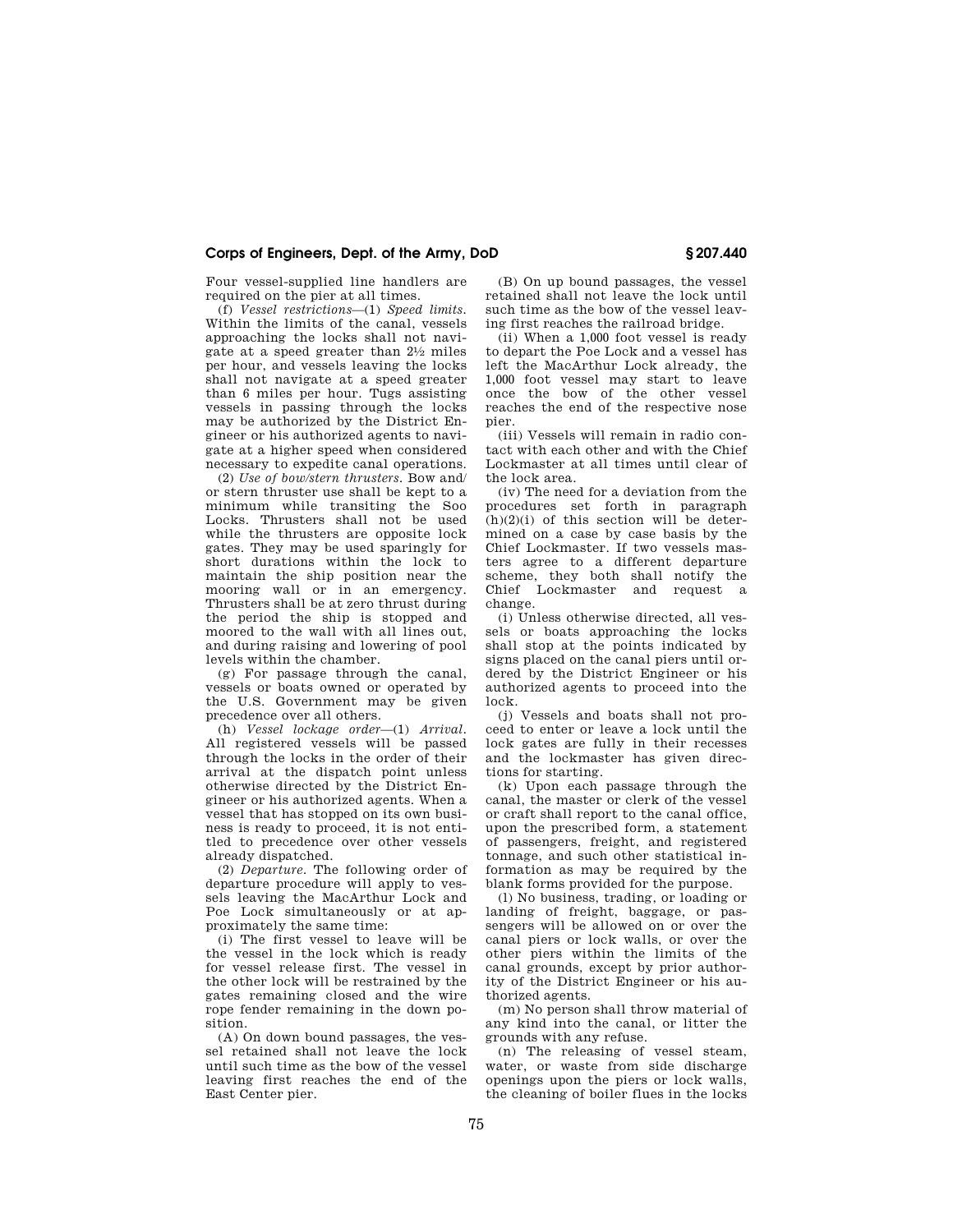or canal, or the emission of dense smoke from the stack of any vessel while passing through the locks, is forbidden.

(o) No person shall enter or navigate the canal with a boat or other craft which, when entering or while navigating the canal, shall have an iron or irons projecting from it or a rough surface or surfaces on it which would be liable to damage the lock walls or canal piers.

(p) No person shall cause or permit any vessel or boat of which he is in charge or on which he is employed to in any way obstruct the canal or delay in passing through it, except upon prior authority of the District Engineer or his authorized agents.

(q) No person shall enter upon any part of the canal grounds except as permitted, either generally or in specific instances, by the District Engineer or his authorized agents. No person shall willfully or carelessly injure, tamper with, or damage the canal or any of the Government buildings, works or structures, trees or shrubbery, or other public property pertaining to the canal or canal grounds.

(r) *Tug assist procedure*—(1) *Self-powered vessels.* Mariners are advised that often times adverse local weather conditions, *i.e.*, high winds, current conditions and/or inclement weather, exists as vessels approach, enter and/or depart the Soo Locks. These conditions combined with close quarters slow speed maneuvering, particularly with large vessels not equipped with bow or stern thrusters, may cause control difficulties for certain classes of vessels. Therefore, any vessel requesting lockage which in the opinion of the vessel master in consultation with the pilot on board, where applicable may experience severe control problems due to the above conditions, must request assistance by one or more tugs to ensure full control over the vessel at all times. Vessel masters and pilots must consult with the lockmaster concerning local conditions well in advance of arrival at the lock to allow tug assistance to be arranged if necessary. These guidelines apply to all vessels.

(2) *Non self-powered vessels.* All barges or other vessels navigating within the canal and not operating under their

**§ 207.440 33 CFR Ch. II (7–1–10 Edition)** 

own power, whether approaching or leaving the locks, are required to be assisted by one or more tugs of sufficient power to ensure full control at all times.

(s) Smoking and open flames are prohibited on the canal grounds within 50 feet of any tanker transiting the canal and locks, and on board the tanker transiting the locks except in such places as may be designated in the ship's regulations.

(t) All oil tankers, barges, and other vessels which are used for transporting inflammable liquids, either with or without cargo, shall, if not equipped with fixed timber fenders, be prevented from contacting any unfendered pier, lock wall, or other structure by an adequate number of suitable fenders of timber, rubber, or rope placed between the vessel and such unfendered structure.

(u) The locks will be opened and closed to navigation each year as provided in paragraphs (u) (1) and (2) of this section except as may be authorized by the Division Engineer. Consideration will be given to change in these dates in an emergency involving disaster to a vessel or other extraordinary circumstances.

(1) *Opening date.* At least one lock will be placed in operation for the passage of vessels on March 25. Thereafter, additional locks will be placed in operation as traffic density demands.

(2) *Closing date.* The locks will be maintained in operation only for the passage of down bound vessels departing from a Lake Superior port before midnight (2400 hours) of January 14, and of upbound vessels passing Detour before midnight (2400 hours) of January 15. Vessel owners are requested to report in advance to the Engineer in charge at Sault Ste. Marie, the name of vessel and time of departure from a Lake Superior port on January 14 before midnight, and of vessels passing Detour on January 15 before midnight, which may necessitate the continued operation of a lock to permit passage of vessel.

(v) The maximum overall dimensions of vessels that will be permitted to transit MacArthur Lock are 730 feet in length and 75 feet in width, except as